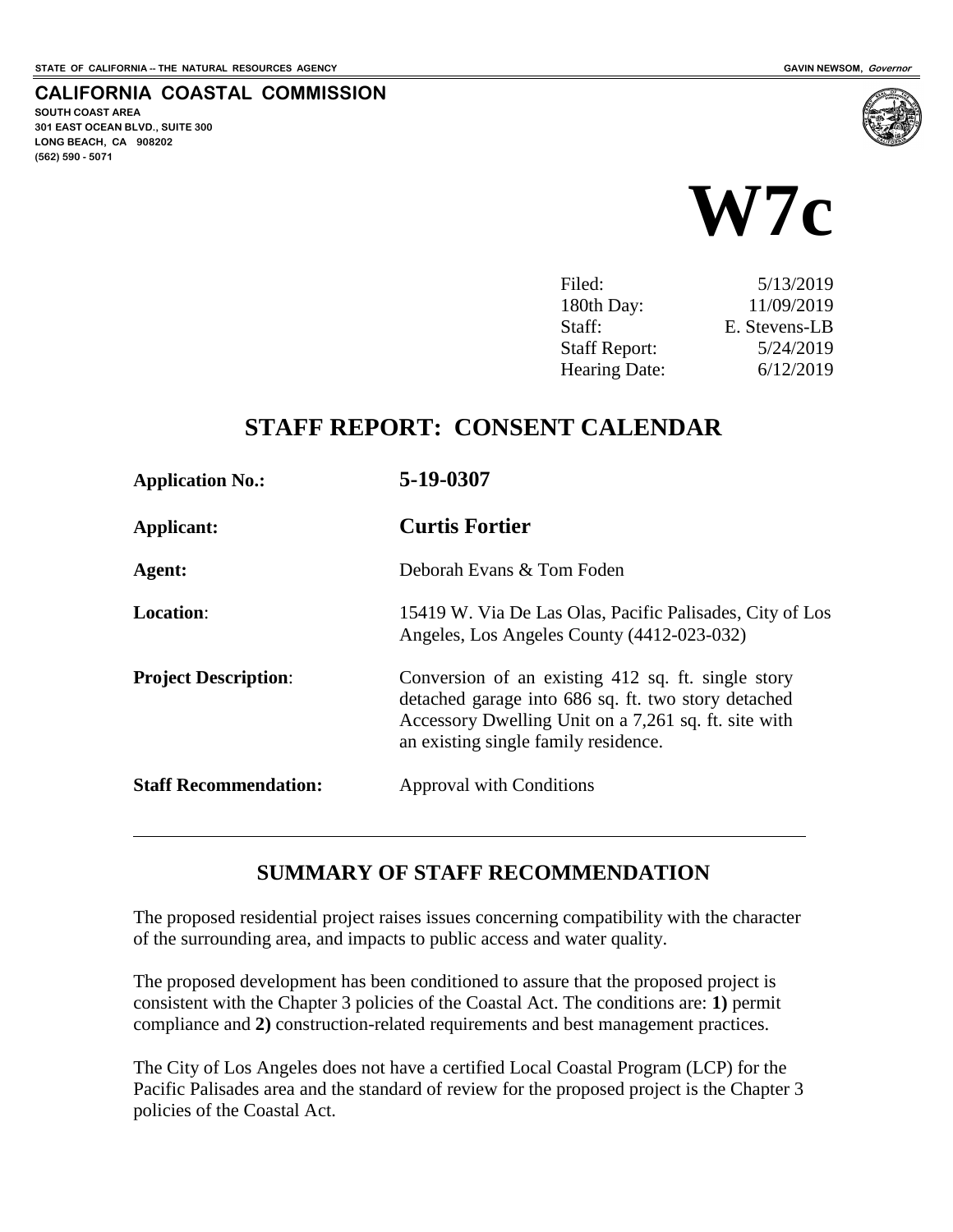5-19-0307 (Evans & Foden)

Staff is recommending **APPROVAL** of the proposed coastal development permit as conditioned.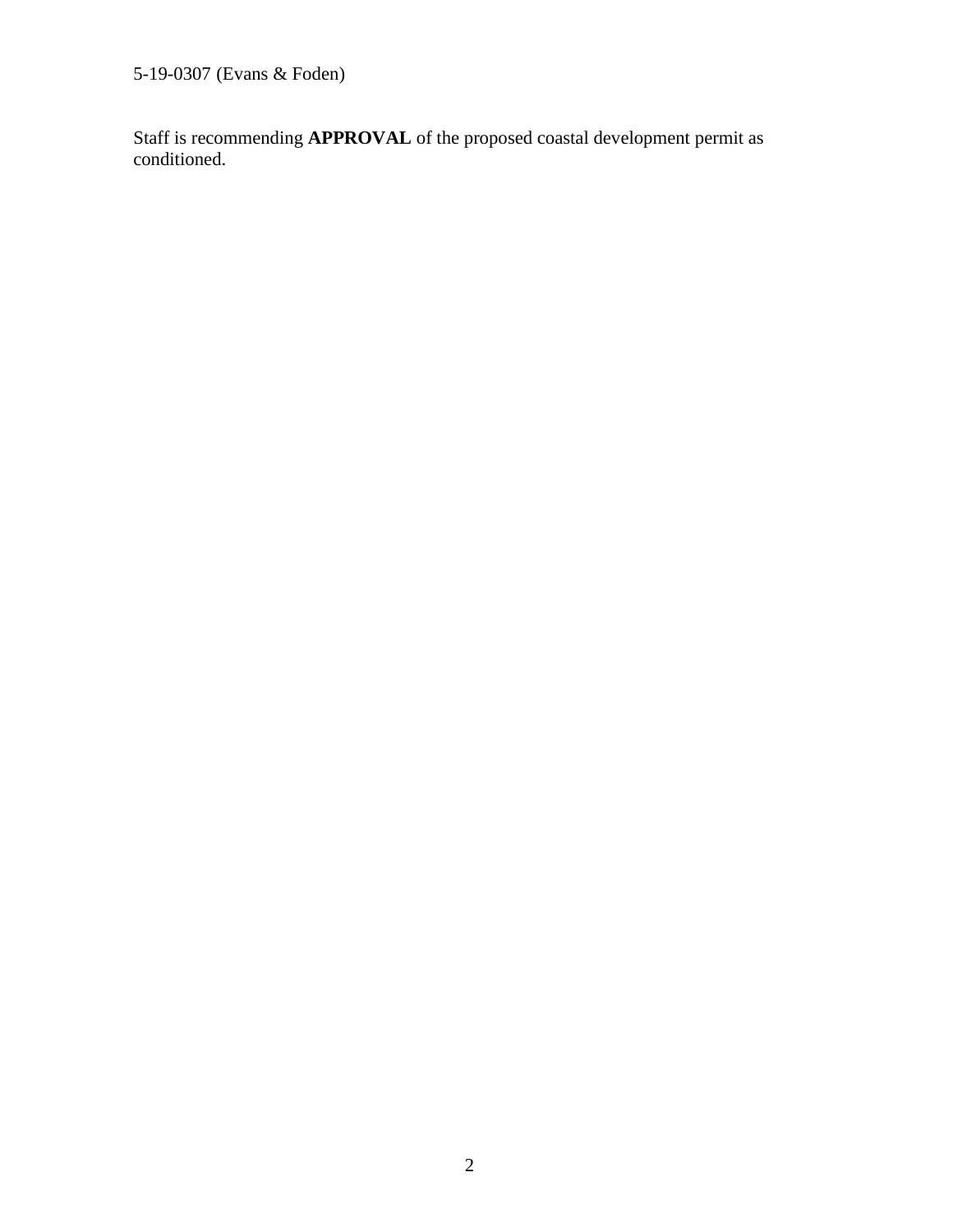# **TABLE OF CONTENTS**

# **APPENDICES**

Appendix A - Substantive File Documents

#### **EXHIBITS**

Exhibit  $1$  – Project Location<br>Exhibit 2 – Plans & Elevations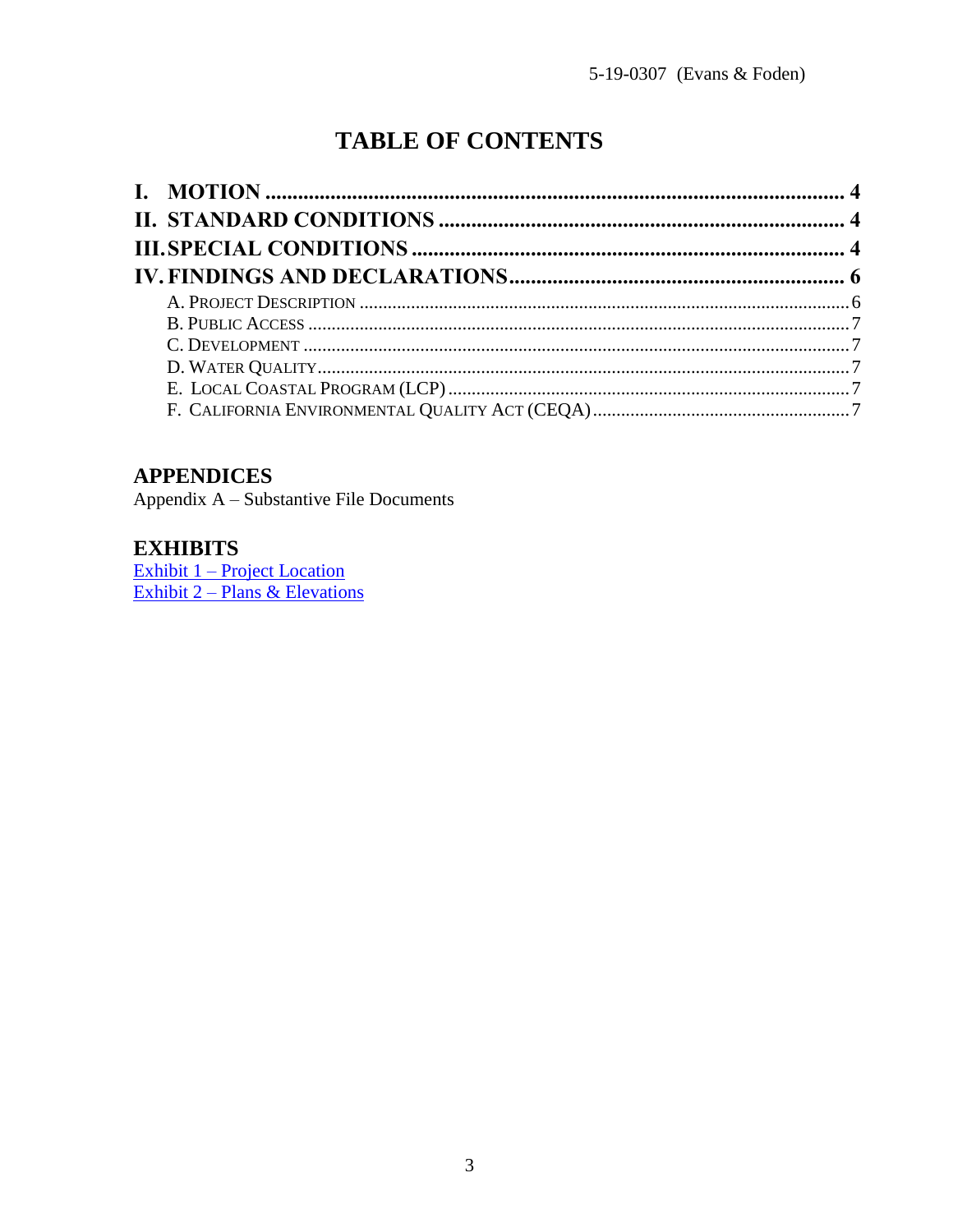# <span id="page-3-0"></span>**I. MOTION**

#### **Motion:**

*I move that the Commission approve the coastal development permit applications included on the consent calendar in accordance with the staff recommendations.*

Staff recommends a **YES** vote. Passage of this motion will result in approval of all the permits included on the consent calendar. The motion passes only by affirmative vote of a majority of the Commissioners present.

# <span id="page-3-1"></span>**II. STANDARD CONDITIONS**

This permit is granted subject to the following standard conditions:

- 1. **Notice of Receipt and Acknowledgment**. The permit is not valid and development shall not commence until a copy of the permit, signed by the permittee or authorized agent, acknowledging receipt of the permit and acceptance of the terms and conditions, is returned to the Commission office.
- 2. **Expiration.** If development has not commenced, the permit will expire two years from the date on which the Commission voted on the application. Development shall be pursued in a diligent manner and completed in a reasonable period of time. Application for extension of the permit must be made prior to the expiration date.
- 3. **Interpretation.** Any questions of intent or interpretation of any condition will be resolved by the Executive Director or the Commission.
- 4. **Assignment.** The permit may be assigned to any qualified person, provided assignee files with the Commission an affidavit accepting all terms and conditions of the permit.
- 5. **Terms and Conditions Run with the Land.** These terms and conditions shall be perpetual, and it is the intention of the Commission and the permittee to bind all future owners and possessors of the subject property to the terms and conditions.

## <span id="page-3-2"></span>**III. SPECIAL CONDITIONS**

This permit is granted subject to the following special conditions:

1. **Permit Compliance.** The permittee shall undertake development in accordance with the approved final plans, specifically including the site plan, building plans, landscaping plan, and drainage plan. Any proposed changes to the approved final plans shall be reported to the Executive Director. No changes to the approved final plans shall occur without a Commission-approved amendment to Coastal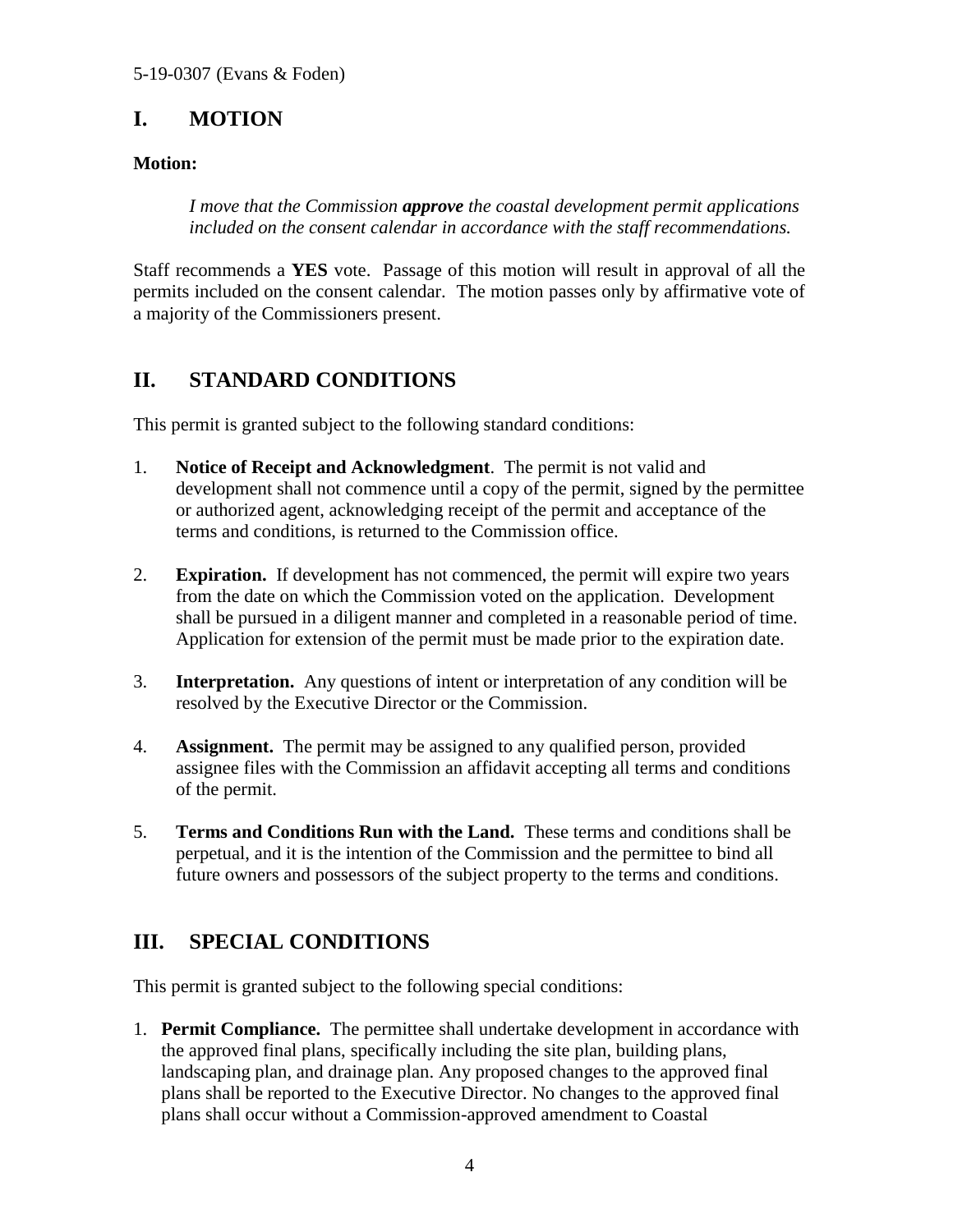Development Permit No. 5-19-0307 unless the Executive Director determines that no amendment is legally required.

- 2. **Construction and Pollution Prevention Plan**. **Construction Responsibilities and Debris Removal.** The permittee shall comply with the following construction related requirements:
	- a) No demolition or construction materials, equipment, debris, or waste shall be placed or stored where it may enter sensitive habitat, receiving waters or a storm drain, or be subject to wave, wind, rain or tidal erosion and dispersion.
	- b) Any and all debris resulting from demolition or construction activities, and any remaining construction material, shall be removed from the project site within 24 hours of completion of the project.
	- c) Demolition or construction debris and sediment shall be removed from work areas each day that demolition or construction occurs to prevent the accumulation of sediment and other debris that may be discharged into coastal waters.
	- d) All trash and debris shall be disposed in the proper trash and recycling receptacles at the end of every construction day.
	- e) The applicant shall provide adequate disposal facilities for solid waste, including excess concrete, produced during demolition or construction.
	- f) Debris shall be disposed of at a legal disposal site or recycled at a recycling facility. If the disposal site is located in the coastal zone, a coastal development permit or an amendment to this permit shall be required before disposal can take place unless the Executive Director determines that no amendment or new permit is legally required.
	- g) Machinery and equipment shall be maintained and washed in confined areas specifically designed to control runoff. Thinners or solvents shall not be discharged into sanitary or storm sewer systems.
	- h) The discharge of any hazardous materials into any receiving waters shall be prohibited.
	- i) Spill prevention and control measures shall be implemented to ensure the proper handling and storage of petroleum products and other construction materials. Measures shall include a designated fueling and vehicle maintenance area with appropriate berms and protection to prevent any spillage of gasoline or related petroleum products or contact with runoff. The area shall be located as far away from the receiving waters and storm drain inlets as possible.
	- j) Best Management Practices (BMPs) and Good Housekeeping Practices (GHPs) designed to prevent spillage and/or runoff of demolition or construction-related materials, and to contain sediment or contaminants associated with demolition or construction activity, shall be implemented prior to the on-set of such activity.
	- k) All BMPs shall be maintained in a functional condition throughout the duration of construction activity.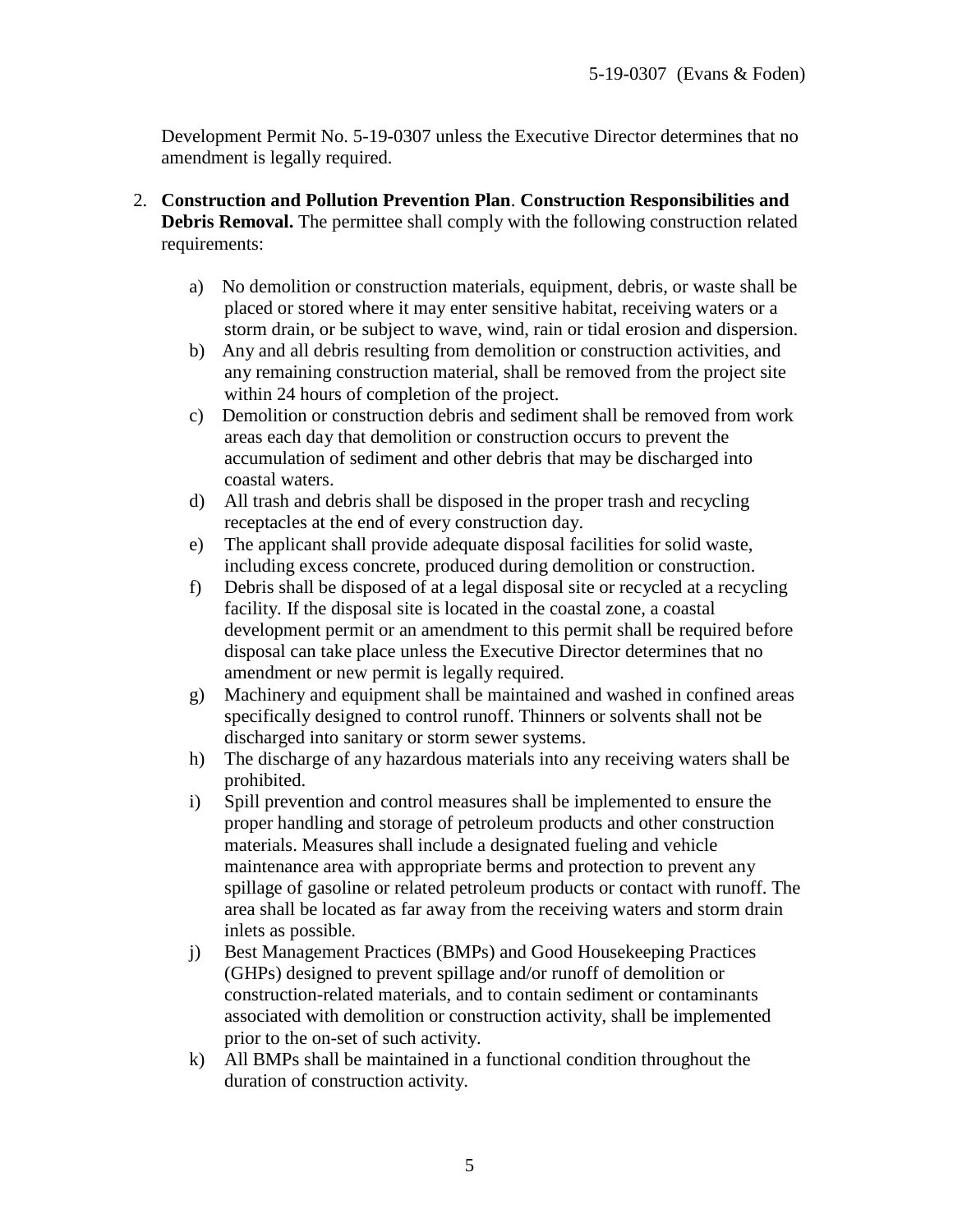# <span id="page-5-0"></span>**IV. FINDINGS AND DECLARATIONS**

#### <span id="page-5-1"></span>**A. PROJECT DESCRIPTION**

The applicant is proposing to convert an existing 412 sq. ft. single story, detached garage into 686 sq. ft. two story, 20 ft. high detached Accessory Dwelling Unit (ADU) on a 7,261 sq. ft. site with an existing single family residence (**[Exhibit 2](https://documents.coastal.ca.gov/reports/2019/6/w7c/w7c-6-2019-exhibits.pdf)**). ADUs have been encouraged by the California Housing and Community Development department as a way to increase affordable housing options without significant changes to the existing housing stock.

The subject site is an existing developed lot in Pacific Palisades, Los Angeles (**[Exhibit](https://documents.coastal.ca.gov/reports/2019/6/w7c/w7c-6-2019-exhibits.pdf)  [1](https://documents.coastal.ca.gov/reports/2019/6/w7c/w7c-6-2019-exhibits.pdf)**). The subject site is bordered to the north, west, and east by other single family residences. Vehicular access to the existing home and the proposed ADU is via a driveway easement from Beirut Avenue to the west of the site. The site fronts Via De Las Olas, a public street, on the south side of the site. The property is located approximately 1,000 from the public beach. Aside from Highway 101, there is no other development between the site and the beach. There is no public access to the beach from the subject site.

The subject block is composed primarily of 1 and 2-story single family structures varying architectural styles. The proposed development will have a maximum height of 20 feet, consistent with the character of the surrounding structures. The proposed development will not adversely affect the visual qualities of the area. The site currently has three offstreet parking spaces, two in the garage and one in the driveway. As proposed, the applicant will retain the three existing spaces, which will all be located in the driveway. To ensure that any future changes are consistent with the policies of the Coastal Act, any deviation from the approved plans must be submitted for review by the Executive Director; therefore, the Commission imposes **Special Condition 1**. The project has obtained a Local Coastal Development Permit (CDP) issued by the City's Planning Department (Case No. DIR-2017-5113-CDP-MEL). The proposed development will not adversely impact coastal resources, public access, or public recreation opportunities, and is consistent with past Commission actions in the area and Chapter Three policies of the Coastal Act.

The proposed project has the potential to degrade water quality because the proposed development has a potential for a discharge of polluted runoff from the project site into coastal waters. To ensure the proposed project incorporates and implements measures to address erosion, water quality, and pollution, the Commission imposes constructionrelated requirements and best management practices under **Special Condition 2**. In addition, the applicant proposes to replace the existing concrete parking spaces with crushed stone for a permeable surface, which will further improve onsite wastewater filtering. The applicant is proposing to retain the existing fences, walls, and landscaping on the property. No new landscaping is proposed with the project.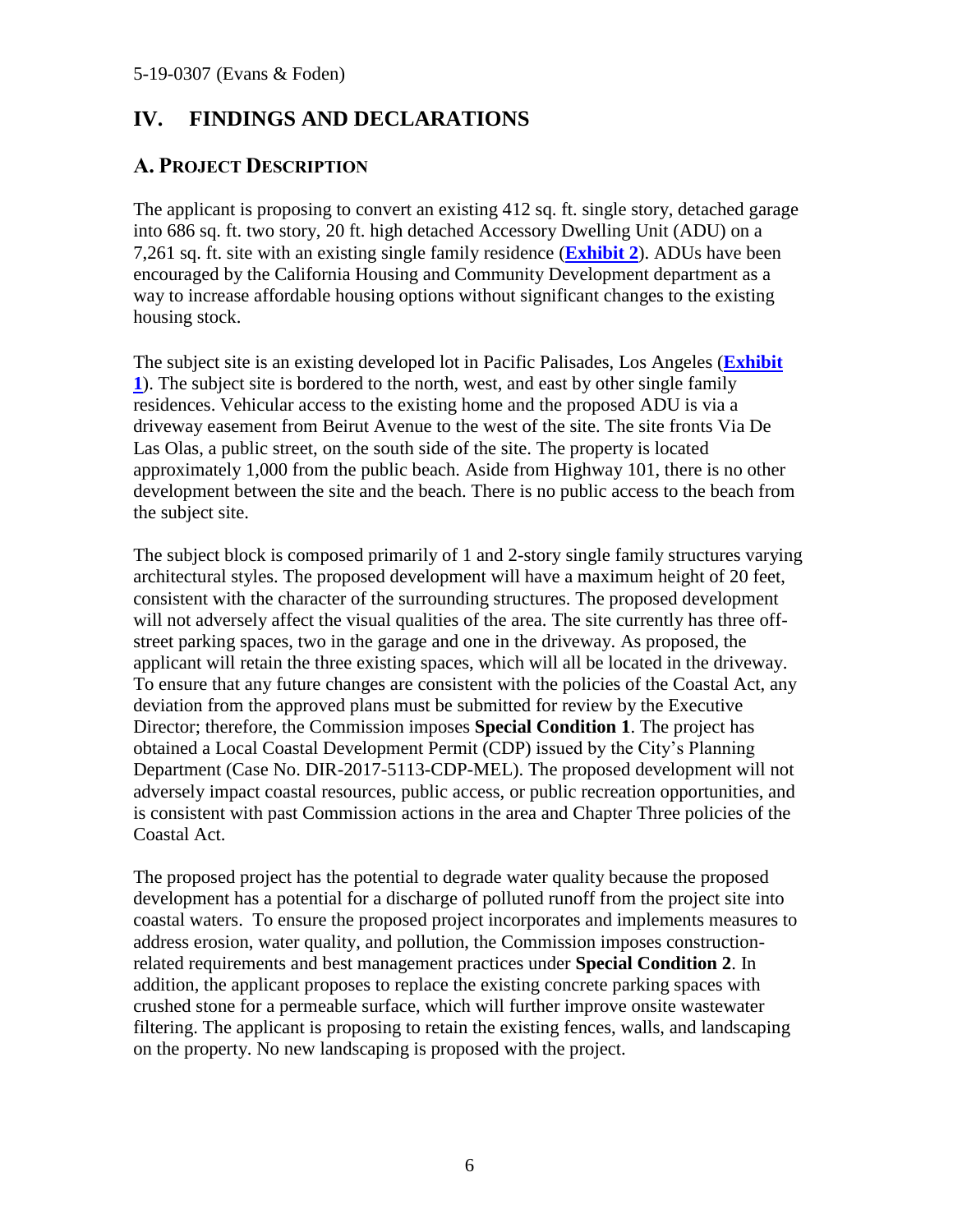#### <span id="page-6-0"></span>**B. PUBLIC ACCESS**

The proposed development will not affect the public's ability to gain access to, and/or to use the coast and nearby recreational facilities. Therefore, as proposed, and conditioned, the development conforms to Sections 30210 through 30214, Sections 30220 through 30224, and 30252 of the Coastal Act.

#### <span id="page-6-1"></span>**C. DEVELOPMENT**

As proposed, the development is located within an existing developed area and is compatible with the character and scale of the surrounding area. The project provides adequate parking based on the Commission's typically applied standards. Therefore, as proposed, the development conforms with Sections 30250, 30251, and 30252 of the Coastal Act.

#### <span id="page-6-2"></span>**D. WATER QUALITY**

The proposed development has a potential for a discharge of polluted runoff from the project site into coastal waters. The development, as proposed and as conditioned, incorporates design features to minimize the effect of construction and post-construction activities on the marine environment. These design features include, but are not limited to, the appropriate management of equipment and construction materials and reducing runoff through the use of permeable surfaces to minimize the project's adverse impact on coastal waters. Therefore, the Commission finds that the proposed development, as conditioned, conforms with Sections 30230 and 30231 of the Coastal Act regarding the protection of water quality to promote the biological productivity of coastal waters and to protect human health.

# <span id="page-6-3"></span>**E. LOCAL COASTAL PROGRAM (LCP)**

Coastal Act section 30604(a) states that, prior to certification of a local coastal program (LCP), a coastal development permit can only be issued upon a finding that the proposed development is in conformity with Chapter 3 of the Act and that the permitted development will not prejudice the ability of the local government to prepare an LCP that is in conformity with Chapter 3. The City of Los Angeles does not have a certified Local Coastal Program (LCP) for the Pacific Palisades area. The proposed development is consistent with Chapter 3 of the Coastal Act. Approval of the project as proposed will not prejudice the ability of the local government to prepare an LCP that is in conformity with the provisions of Chapter 3 of the Coastal Act.

#### <span id="page-6-4"></span>**F. CALIFORNIA ENVIRONMENTAL QUALITY ACT (CEQA)**

As conditioned, there are no feasible alternatives or additional feasible mitigation measures available that would substantially lessen any significant adverse effect that the activity may have on the environment. Therefore, the Commission finds that the proposed project, as conditioned to mitigate the identified impacts, is the least environmentally damaging feasible alternative and can be found consistent with the requirements of the Coastal Act to conform to CEQA.